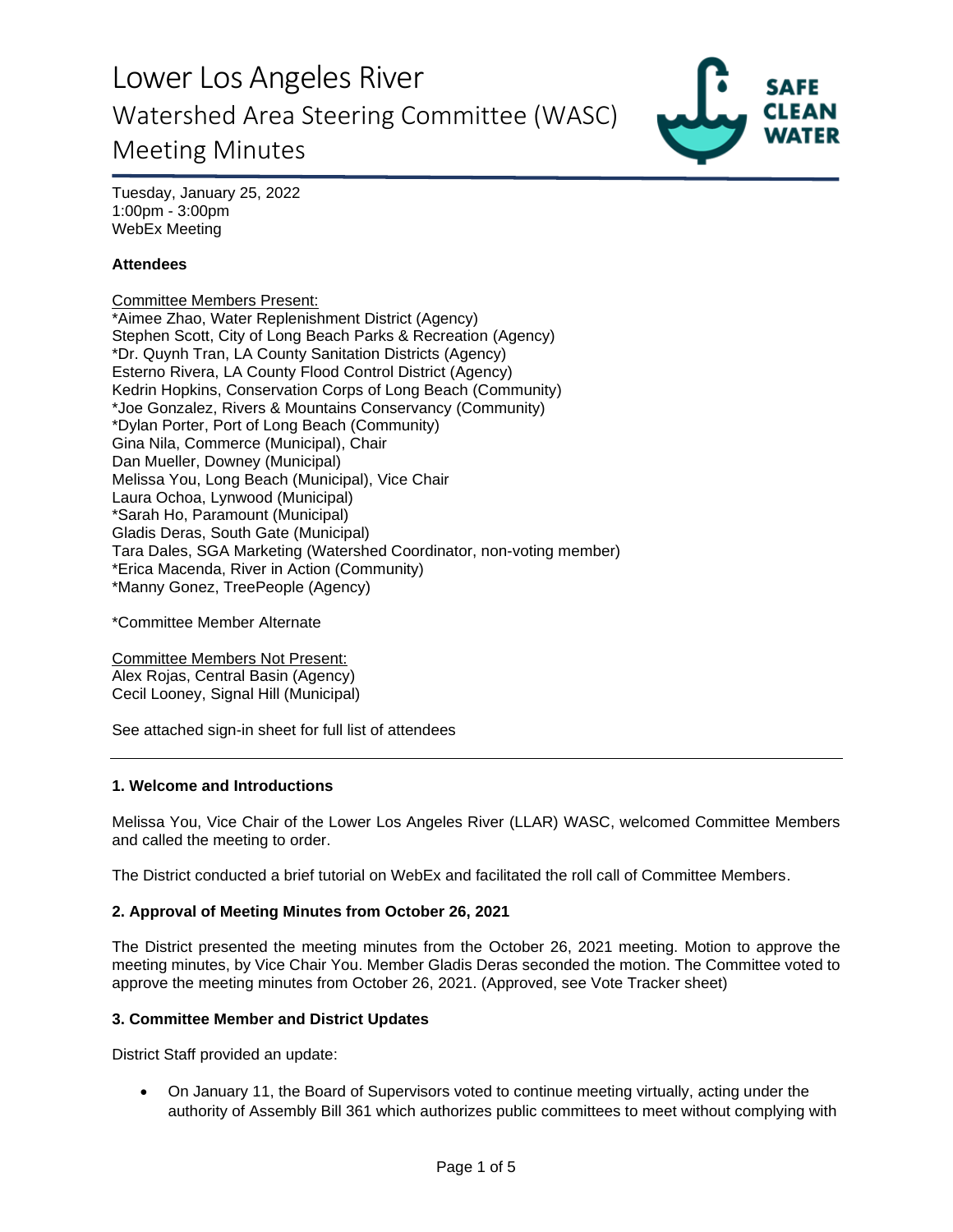

all the teleconferencing requirements of the Brown Act when the situation warrants it. The Board is reviewing every 30 days and will act to cover all the commissions and committees under their authority.

- The District has initiated the process of sending fund transfer agreements. Addendums for Year 1 projects are already out and initial agreements for Year 2 projects were distributed.
- The Scoring Committee has scored projects across the program. 8 projects were submitted. Refer to the Safe, Clean Water Program (SCWP) website for additional information.
- SIP tool data has been updated for WASC review. Please review and provide feedback as needed.
- Under the Municipal Program, Annual Plans are due April 1 to the SCWP. Annual Plans are required to receive the Municipal Program revenue.

Due to changes in staffing at Rivers & Mountains Conservancy, Member Joe Gonzalez reminded the Committee that a new alternate would not be appointed. Member Gonzalez will remain the Alternate indefinitely.

### **4. Watershed Coordinator Updates**

Watershed Coordinator Tara Dales provided an update on activities which included:

- Developed Strategic Outreach and Engagement Plan in May 2021. Developed and distributed associated outreach materials.
- Sent call for projects press release to 108 stakeholders.
- Held outreach meetings with SEITec, City Fabrik, LA Neighborhood Land Trust, and other organizations in November, December, and January.
- Gave two presentations and participated in four workshops.
- Completed four in-person events. Finalizing plans for the last two events of the fiscal year, both of which are virtual. One is about effective community engagement, and the other demonstrates how community members can use their gardens to help achieve SCWP goals.
- Watershed Coordinator Dales was scheduled, in partnership with USGR watershed coordinator, to table at the Water Replenishment District groundwater festival, which has now been postponed due to the COVID surge.
- Contamination, trash, and drought were the most common water issues reported by surveyed community members.
- Reached out to Public Works directors of cities not represented on the WASC.

Chair Gina Nila asked if Watershed Coordinator Dale will eventually work with city staff to develop projects that align with watershed area goals. The Watershed Coordinator confirmed that goal and noted that they will additionally work to ensure that projects that are submitted are supported by communities.

### **5. Ex Parte Communication Disclosures**

There were no ex parte communication disclosures.

### **6. Public Comment Period**

Gloria Ramirez (Alvarez-Glasman & Colvin law firm) introduced themselves and shared that the firm represents the City of Huntington Park. Ramirez thanked the WASC for their time and consideration of the City's proposal for the Salt Lake Park Infiltration Cistern.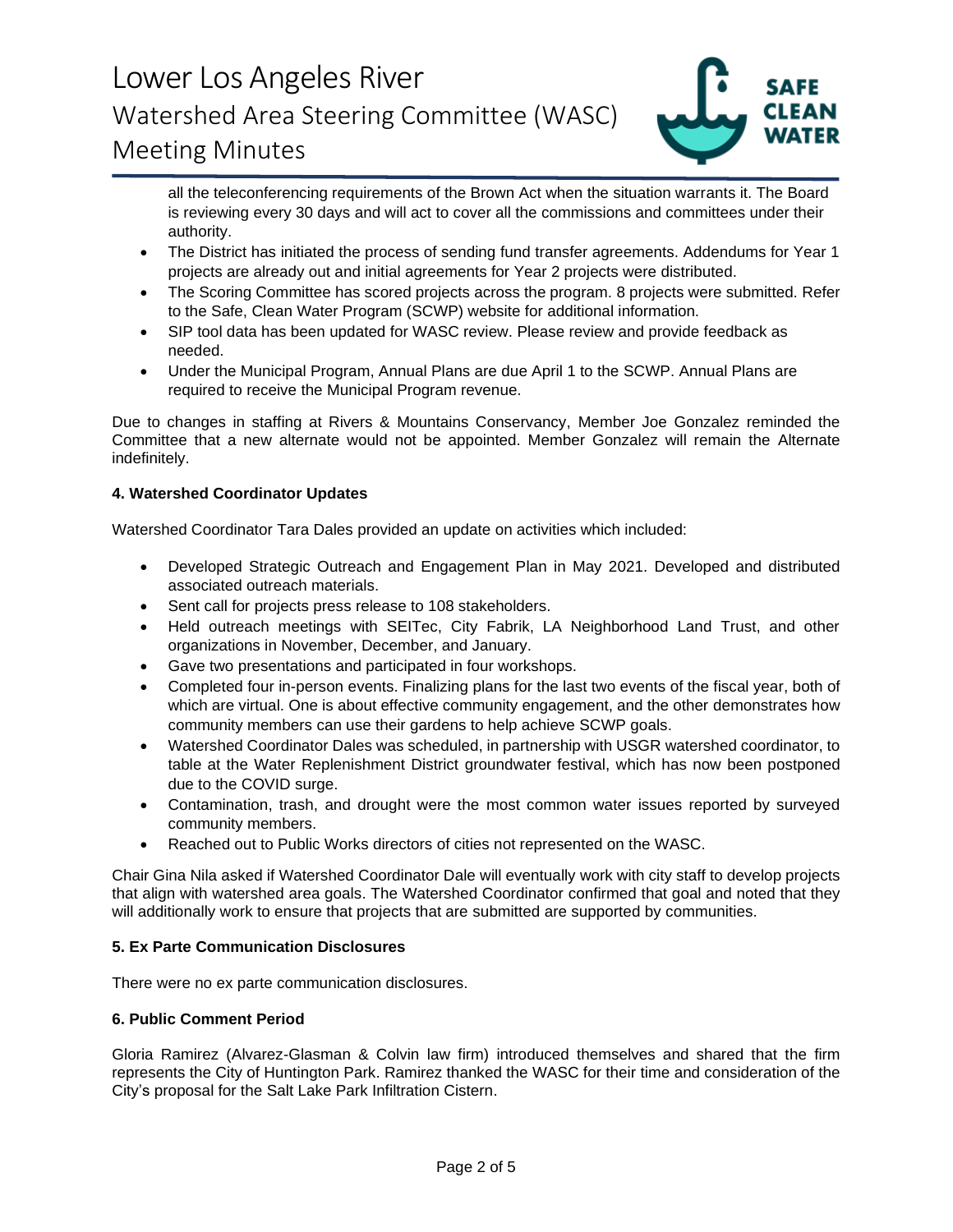

## **7. Discussion Items**

#### **a) Infrastructure Projects (IP) Presentation** (*[SCW Portal](https://portal.safecleanwaterla.org/scw-reporting/dashboard)*)

#### **i. Apollo Park Stormwater Capture Project**

*Presentation by Daniel Mueller and John Hunter. The objectives of this project are to improve water quality within the Los Angeles River Watershed, reduce local flooding on nearby streets, revitalize park facilities, implement nature-based solutions, supplement the Central Groundwater Basin, and increase available water supply.*

The WASC did not have questions.

#### **ii. Salt Lake Park Infiltration Cistern**

*Presentation by Cesar Roldan, Steve Forster, and Oliver Galang. The objectives of this project are to improve water quality in the LA River Upper Reach 2 Watershed and integrate environmentally friendly, cost-effective, nature-based treatments & public education.*

Member Gonzalez asked for clarification, noting that appears the projects is competitive with a request for a \$12.5 million, 5-year SIP, but that the total cost includes amounts beyond the 5-years that would be listed as a "future funding" commitment by the WASC. District staff clarified that the future funding (\$16.5 million) would be programmed into the SIP tool. Member Gonzalez asked if approval of this funding would indicate approval for a ten-year plan. The District replied yes—if the WASC approves the SIP, they are approving the total amount. Every year following, they would approve a SIP to approve funding for follow-on needs each year. WASC members can track projects included in the SIP using quarterly reports and invited presentations from funds recipients so the WASC can make annual decisions about allocating funds for projects.

Forster noted that after the five-year plan, they will continue to seek funding from other state and federal agencies that may diminish the future needs of the effort. They would continue to reach out to other agencies to secure additional funding. Roldan said the goal is not to place all the funding needs on the County. The goal is to secure resources from the federal and state levels. They want to secure funding now to move forward and secure additional federal funds.

#### **iii. Willow Springs Park Wetland Restoration and Expansion Project**

*Presentation by Nancy Villaseñor, Larry Rich, and Nate Schreiner. The objectives of this project are the revitalization of a 48-acre open space with the addition of a 4.1 ac-ft wetland, 7,980' of trails, 232 trees, native plants, and education signage.*

Member Gonzalez commented that this looks like a competitive project. They asked for clarification on the timeline, noting that the cost and schedule indicate that design will be complete in 2023. Rich expects design will take one year and noted that they will apply for construction funding in the future. Member Gonzalez asked if they also anticipate one year for construction. Schreiner confirmed that they expect construction to take one year.

Chair Nila asked for clarification about the existing wetland augmentation, noting that area appears dry and hilly in the aerial view. Schreiner said it is an arid region, but there was a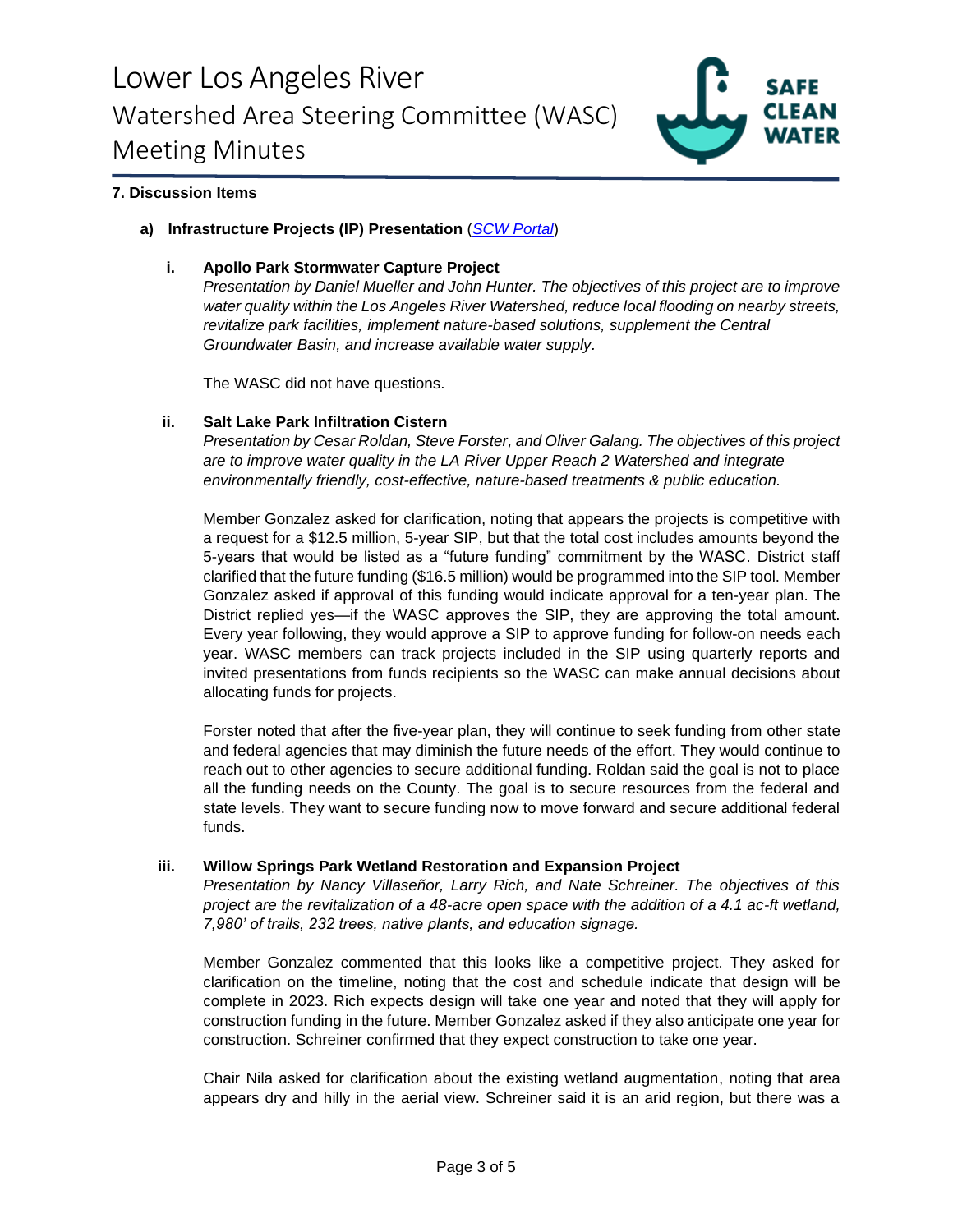

project in 2017 that included planting along the trail, and the plants have since survived well. There are also historic willow trees on the site. Schreiner said the vegetation is expected to do well despite being located in an arid region. Rich said that the area labeled as an existing wetland is dry because it is a seasonal wetland fed by stormwater flows. Riparian and wetland plants persist in the area, even where there is no standing water. Chair Nila asked if the proposed augmentation effort would include the seasonal wetland. Schreiner said yes and that clarified that the project's new proposed wetland is an entirely separate wetland that would not connect to the existing wetland.

Rich provided additional information about the property's ownership and easement-holders. The property is owned by the City, and some oil companies have easements. The wellheads are fenced, but there are non-fenced easements that are open to the public. The company that has easements on the site is aware of the project.

Member Maceda asked about community educational opportunities. Schreiner replied that there is signage planned throughout the site and at trail heads to explain the functions of the site. Rich said that there are also existing educational opportunities on the site, including signs explaining the site's history. They are working with several community organizations to expand the signage to include information about native plants.

#### **8. Public Comment Period**

Mark Hall from the Los Angeles County Vector Control District had a question about the Salt Lake project. They asked who conducted the review of the mosquito minimization plan. Roldan replied that the proponent's consultants worked on the preliminary project plans. The goal is to get the project to the environmental phase so that additional questions like this one can be addressed. Mike Antos (Stantec) said that the feasibility studies must "have a plan to incorporate vector minimization in the project design, operations, and maintenance." The project submittal tool recommends that project proponents have the local vector control district or agency to review the plans. Feasibility Studies submitted using the project submittal tool are reviewed by the SCWP staff for completeness before projects are considered by the WASC.

Personnel from the Conservation Corps of Long Beach shared the Corps' support of the Willow Springs Park project, noting that it aligns with the Corps' goals and will facilitate community engagement.

Oliver Galang clarified that a vector minimization plan was included with the Salt Lake application, but no consultation was done. The applicants will likely consult with the Vector Control District during the design phase.

### **9. Voting Items**

There were no voting items.

### **10. Items for Next Agenda**

District staff asked if the Committee would like to have a three-hour meeting in February to be able to accommodate the full agenda. The Committee concurred with the recommendation. The next meeting of the LLAR WASC will be Tuesday February 22, 2022 from 1:00 PM – 4:00 PM. See the SCWP website for meeting details.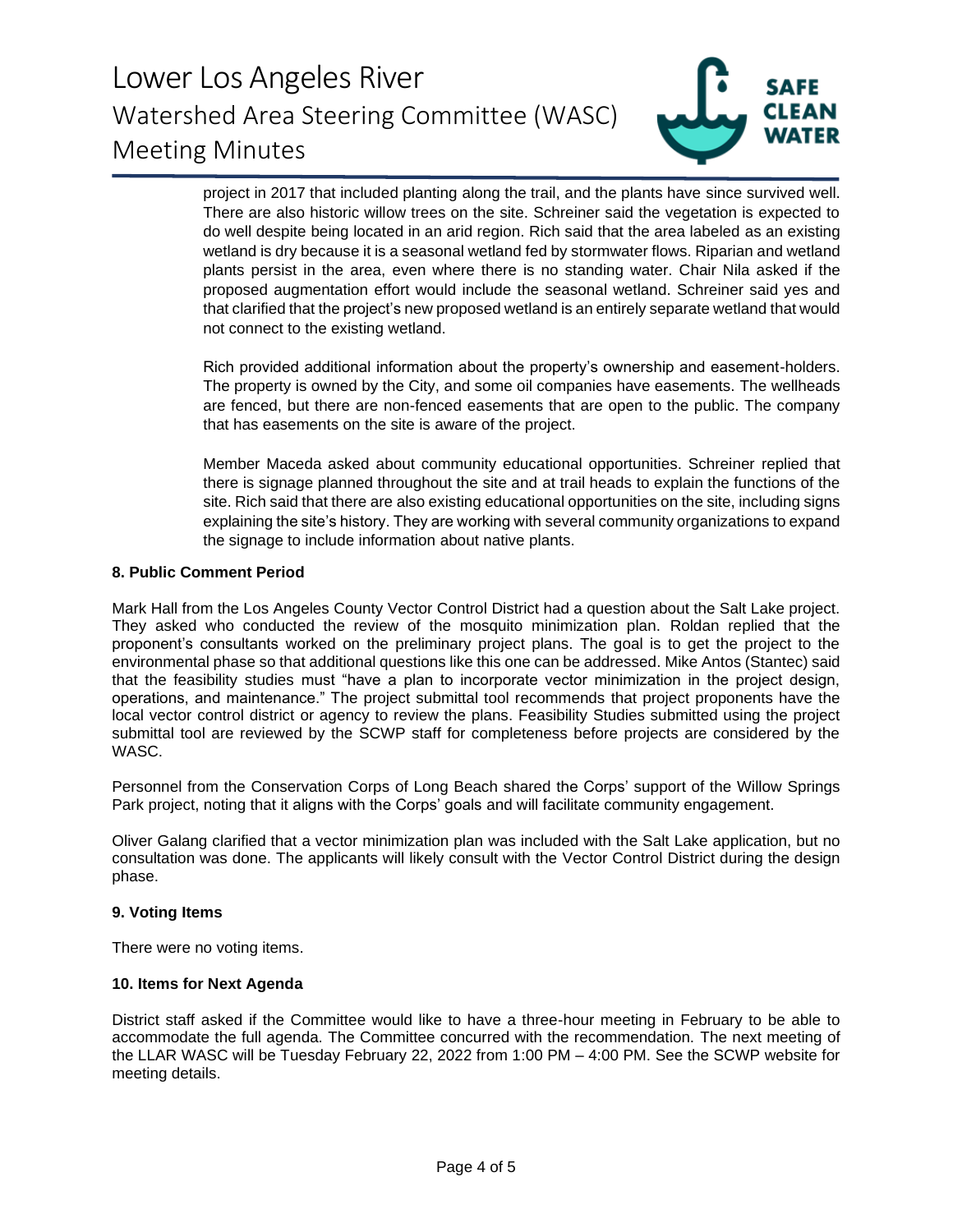

Member Gonzalez shared that other WASCs have asked that implementation be included in the budgets on the SIP tool, and asked the Committee whether they would be interested in making this request of projects that have been approved for design-only funding. The Member added that the other WASCs hope to anticipate construction funding requests by asking for implementation to be shown in the budgets. District staff said the tool does not currently reflect anticipated future requests but that past project applicants could be invited to these meetings, if the WASC has questions for them. Member Gonzalez shared their view that it would be useful to have past applicants present. The District will invite applicants to explain those anticipated future funding requests to the Committee. Watershed Coordinator Dales added that they are in contact with past project applicants and can circulate a spreadsheet for them to indicate their anticipated funding requests. District staff noted that the Committee has access to the SIP tool and may make edits. District staff will send out a ranking tool in order to get a sense of the projects that the members would like to choose.

Items for the next meeting include:

- a) Reselect the current LLAR Watershed Coordinator for the next term
- b) Regional Program Quarterly Reporting Summary
- c) Approve the final Fiscal Year 2022-23 Stormwater Investment Plan funding recommendations for the LLAR Watershed Area and approve submission to the Regional Oversight Committee for review

#### **12. Adjournment**

Vice Chair You thanked WASC members and the public for their attendance and participation and adjourned the meeting.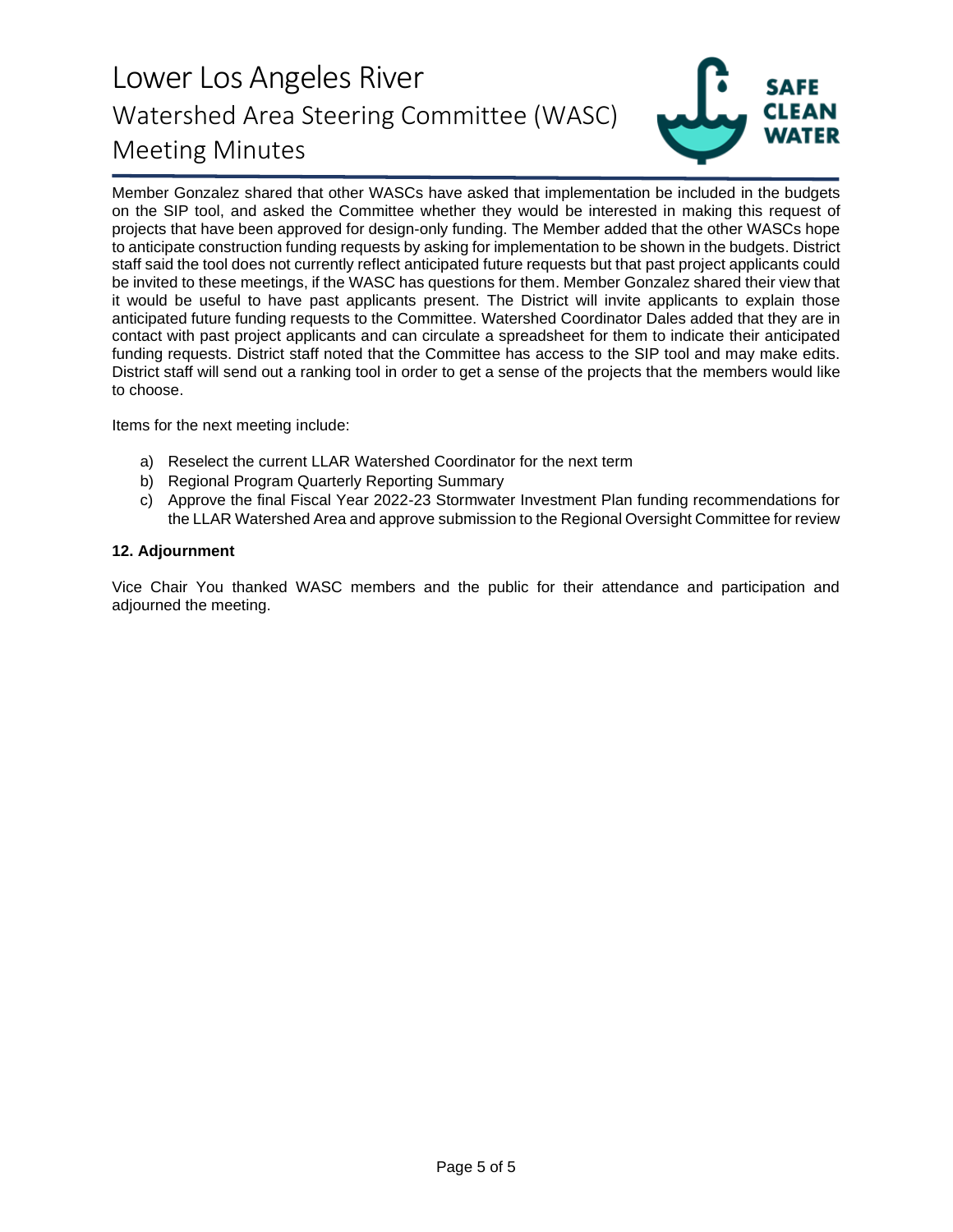| LLAR WASC - January 25, 2022        |                                                 |                       |                     |                      |                           |                                                                        |
|-------------------------------------|-------------------------------------------------|-----------------------|---------------------|----------------------|---------------------------|------------------------------------------------------------------------|
|                                     |                                                 | <b>Quorum Present</b> |                     |                      |                           | <b>Voting Items</b><br>(see meeting minutes<br>for additional details) |
| <b>Member Type</b>                  | <b>Position</b>                                 | Member                | Voting/<br>Present? | <b>Alternate</b>     | Voting/<br>Present?       | Approve 10-26-2021<br><b>Meeting Minutes</b>                           |
| Agency                              | <b>District</b>                                 | Ernesto Rivera        | x                   | Ramy Gindi           |                           | v                                                                      |
| Agency                              | <b>Central Basin</b>                            | Alex Rojas            |                     | Jeremy Melendez      |                           |                                                                        |
| Agency                              | Water Replenishment District                    | <b>Rob Beste</b>      |                     | Aimee Zhao           | x                         | a                                                                      |
| Agency                              | <b>LA County Sanitation Districts</b>           | Kristen Ruffell       |                     | Dr. Quynh Tran       | x                         | y                                                                      |
| Agency                              | Port of Long Beach                              | James Vernon          |                     | Dylan Porter         | X                         | y                                                                      |
| <b>Community Stakeholder</b>        | Conservation Corps of Long Beach                | <b>Kedrin Hopkins</b> | x                   |                      |                           | y                                                                      |
| <b>Community Stakeholder</b>        | Rivers & Mountains Conservancy                  | <b>Mark Stanley</b>   |                     | Joe Gonzalez         | x                         | $\mathsf{v}$                                                           |
| <b>Community Stakeholder</b>        | <b>TreePeople</b>                               | Cindy Montanez        |                     | <b>Manny Gonez</b>   | $\boldsymbol{\mathsf{x}}$ | $\mathsf{v}$                                                           |
| <b>Community Stakeholder</b>        | City of Long Beach Parks & Recreation           | <b>Stephen Scott</b>  | x                   |                      |                           | y                                                                      |
| <b>Community Stakeholder</b>        | <b>River in Action</b>                          | Melissa Bahmanpour    |                     | Erica Maceda         | X                         | y                                                                      |
| <b>Municipal Members</b>            | City of Commerce<br><b>City of Bell Gardens</b> | Gina Nila             | x                   |                      |                           | v                                                                      |
| <b>Municipal Members</b>            | City of Downey                                  | Dan Mueller           | x                   | Delfino Consunji     |                           | $\mathsf{V}$                                                           |
| <b>Municipal Members</b>            | City of Long Beach                              | Melissa You           | x                   | Cecilia Salazar      |                           | $\mathsf{v}$                                                           |
| <b>Municipal Members</b>            | City of Lynwood                                 | Laura Ochoa           | x                   | <b>Noe Martinez</b>  |                           | $\mathsf{v}$                                                           |
| <b>Municipal Members</b>            | City of Paramount                               | Adriana Figueroa      |                     | Sarah Ho             | x                         | a                                                                      |
| <b>Municipal Members</b>            | City of Signal Hill                             | Cecil Looney          |                     |                      |                           |                                                                        |
| <b>Municipal Members</b>            | City of South Gate                              | <b>Gladis Deras</b>   | x                   | <b>Clint Herrera</b> |                           | y                                                                      |
| <b>Watershed Coordinator</b>        |                                                 |                       |                     |                      |                           |                                                                        |
| <b>Non-Voting Member</b>            | <b>SGA Marketing</b>                            | Tara Dales            | X                   |                      |                           |                                                                        |
| <b>Total Non-Vacant Seats</b>       |                                                 | 17                    |                     |                      | Yes (Y)                   | 13                                                                     |
| <b>Total Voting Members Present</b> |                                                 | 15                    |                     |                      | No(N)                     | $\overline{0}$                                                         |
| Agency                              |                                                 | $\overline{4}$        |                     |                      | Abstain (A)               | $\overline{2}$                                                         |
| <b>Community Stakeholder</b>        |                                                 | 5 <sup>5</sup>        |                     |                      | <b>Total</b>              | 15                                                                     |
| <b>Municipal Members</b>            |                                                 | 6 <sup>°</sup>        |                     |                      |                           | Approved                                                               |